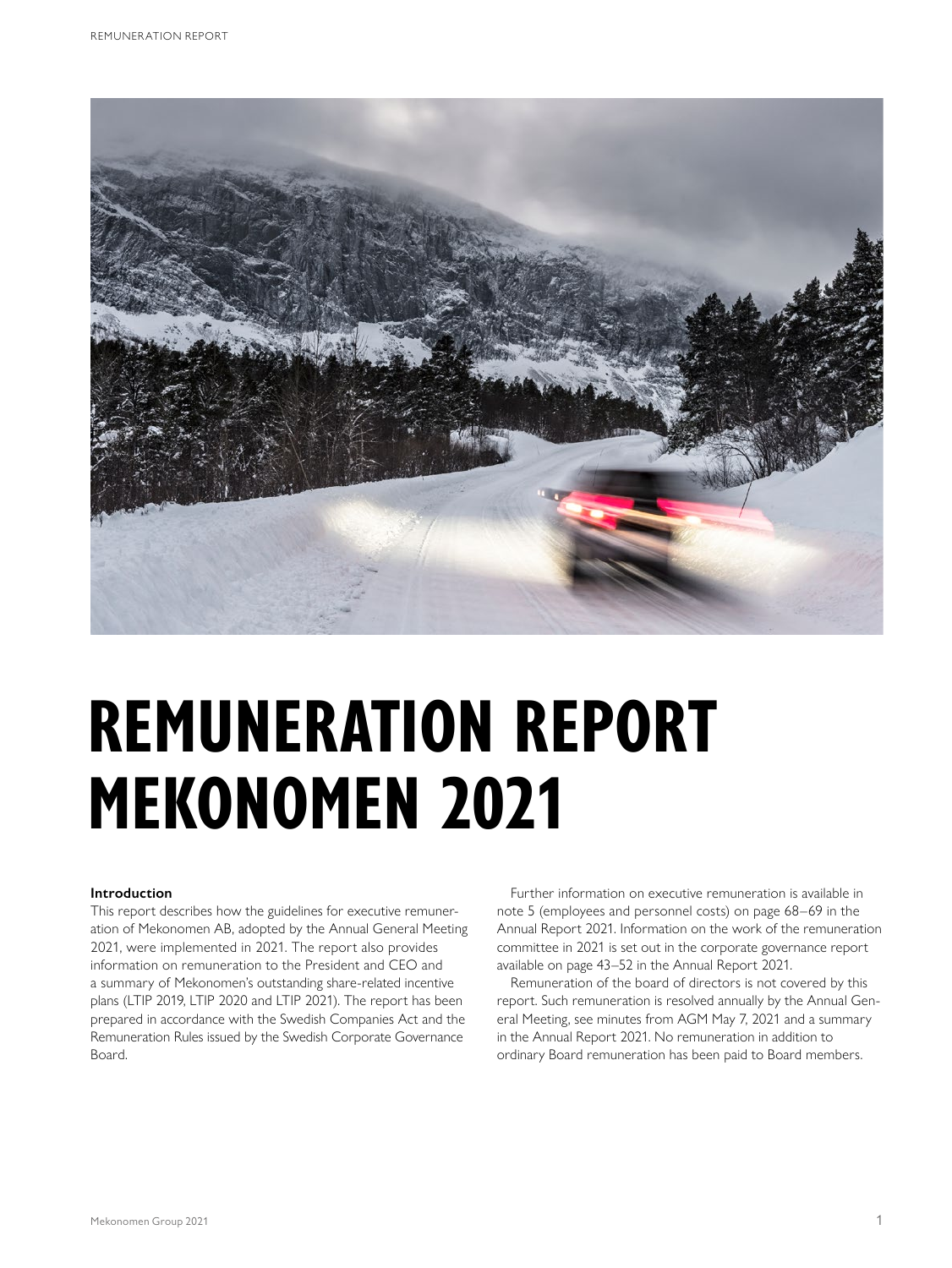#### **Key developments 2021**

The President and CEO summarizes the company's overall performance in his statement on page 2–5 in the Annual Report 2021.

### **Mekonomen's remuneration guidelines: scope, purpose and deviations**

Mekonomen Group´s overall strategy is to grow with good profitability. Mekonomen vision: to be an enabler for mobility – today, tomorrow and in the future. The strategy is based on the four focus areas; Operational excellence; Concept development, Create customer solutions and New revenue streams.

Sustainability is an important part of the Group's strategy and with the goal to be in the forefront in our industry by meeting new technology, new competition, new behaviors and new expectations on us. To be relevant in the future Mekonomen Group is focusing on People, Planet and Profit.

For more information regarding Mekonomen Group's strategy, please see www.mekonomen.com.

A prerequisite for the successful implementation of the strategy and safeguarding of its long-term interests, including its sustainability, is that the Group can attract, retain and engage recruit and retain

qualified employees with the right skills. The remuneration must therefore be in line with market terms and be competitive. The objective of the guidelines is to enable such remuneration, but also to link the total remuneration to the company´s strategy and longterm interests, including its sustainability. This is done by the target setting in short-term variable programs, as well as in any long-term share-based program.

A summary of the guidelines is found in the Annual Report 2021 and the full guidelines is included in the Minutes from AGM 7 May 2021. The remuneration guidelines, adopted unanimously by the Annual General Meeting 7 May 2021 have been fully implemented. No deviations from the guidelines have been decided and no derogations from the procedure for implementation of the guidelines have been made. The auditor's report regarding the company's compliance with the guidelines is available on www.mekonomen.com/corporategovernance. No remuneration has been reclaimed. In addition to remuneration covered by the remuneration guidelines, the Annual General Meetings 2019, 2020 and 2021 of the company have resolved to implement three long-term share-related incentive plans (LTIP 2019, LTIP 2020 and LTIP 2021).

## Table 1. Total remuneration to the President and CEO during 2021 and 2020 (KSEK)

|                                    |                          | <b>Fixed remuneration</b>                                 |                                | Variable remuneration               |                                                                |                             |                              |                              |                                                                        |
|------------------------------------|--------------------------|-----------------------------------------------------------|--------------------------------|-------------------------------------|----------------------------------------------------------------|-----------------------------|------------------------------|------------------------------|------------------------------------------------------------------------|
| Name of Director,<br>position      | <b>Financial</b><br>year | <b>Base salary</b><br>incl $0.8\%$<br>holiday<br>payments | Other<br>benefits <sup>*</sup> | One-year<br>variable/<br>STI 2020** | Multi-year<br>variable<br>(LTIP2019,<br>LTIP2020.<br>LTIP2021) | Extra-<br>ordinary<br>items | <b>Pension</b><br>expense*** | <b>Total</b><br>remuneration | Variable remu-<br>neration in pro-<br>portion to total<br>remuneration |
| President and CEO<br>Pehr Oscarson | 2021                     | 5.758                                                     | 77                             | 3.481                               |                                                                | 12                          | .694                         | 11,022                       | 32%                                                                    |
|                                    | 2020                     | 5.420                                                     | 77                             | 3.126                               |                                                                |                             | .613                         | 10.248                       | 31%                                                                    |

\* Relates to Car Benefit

\*\* Booked STI 2021 is 2,800, Approved 3,481, which will be paid 2022. Does not include Mekonomen Group's cost for LTIP 2019–2021

\*\*\* 30% of Base salary. Booked pension expense is 1,888, for the year 2021 is 1,694

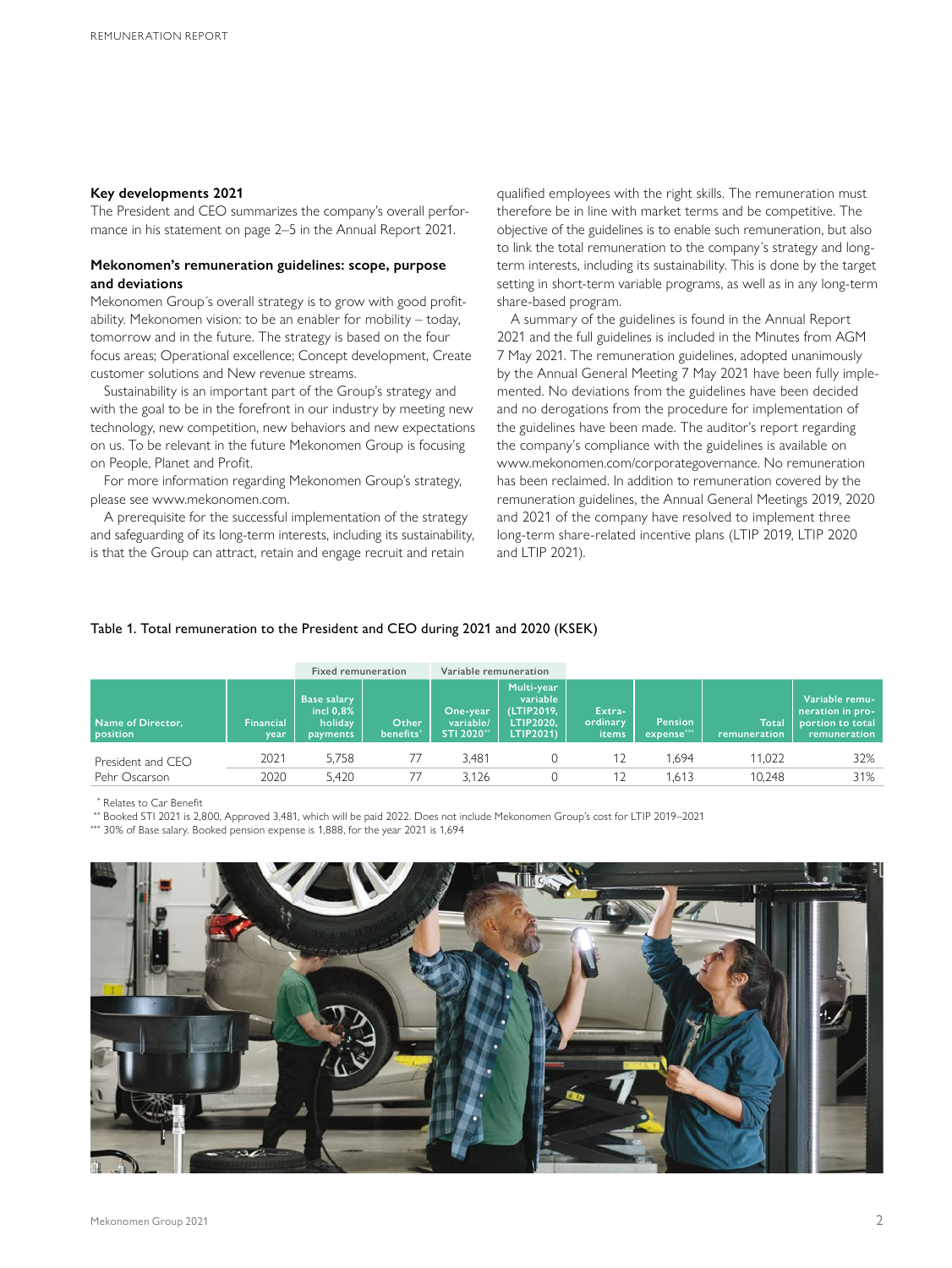#### **Share-based Long-term remuneration**

Outstanding share-related and share price-related incentive plans The company has further implemented three share award plans (LTIP 2019, LTIP 2020 and LTIP 2021) for the President and CEO, Company Group Management and a number of Key Employees, decided by the AGM 2019, AGM 2020 and AGM 2021. Subject to the Employee having made an own investment in shares in Mekonomen AB (savings shares), the Employee can be awarded the one matching share and four performances shares per saving shares (in total 5 shares).

In plan 2019/2021 (LTIP 2019), the President and CEO has invested in 2,250 savings shares, in plan 2020/2022 (LTIP 2020) 5,000 savings shares and in 2021/2023 (LTIP 2021) 5,000 savings shares. The programs are still in vesting period.

Matching shares and performance shares can be awarded free of charge and are subject to the employees still owning the saving shares, three-year vesting periods and continued employment.

#### **LTIP 2019**

Matching shares (Serie A) are subject to total shareholder return (TSR) on Mekonomens share exceeding 0% during the period 1 April 2019–31 March 2022 and that the Mekonomen Group's equity/assets ratio exceeds 40 percent (excluding IFRS16) at the end of the financial year 2021.

Vesting of performance shares (Serie B) requires that the level in Series A is achieved and the satisfaction of performance conditions. Allocation requires certain target levels are achieved relating to growth in earnings per share (EPS) in the Company during the financial years 2020–2021 compared to earnings per share for the financial year 2019 (BU SEK 11,59). The maximum level which gives entitlement to full allocation is that the average annual growth in earnings per share amounts to at least 11 per cent during the financial years 2020–2021, corresponding to earnings per share of SEK 14.28 at the end of the financial year 2021. The minimum level for allocation is that the average annual growth in earnings per share amounts to 3 percent during the financial years 2020–2021, corresponding to earnings per share of SEK 12.30 at the end of the financial year 2021. If the degree of achievement is between the

minimum and the maximum levels, the outcome will be measured on a linear basis. The Board will adjust the outcome for items affecting comparability and for any effects relating to repurchase of shares in the Company.

## **LTIP 2020**

Matching shares (Serie A) are subject to total shareholder return (TSR) on Mekonomens share exceeding 0% during the period 1 April 2020–31 March 2023.

Vesting of performance shares (Serie B) is a subject to the satisfaction of performance conditions and also requires that the level in Series A is achieved. In addition, allocation requires that certain target levels are achieved relating to decrease of Net Debt/EBITDA (excluding IFRS16) and growth in adjusted EBIT (reported EBIT adjusted for non-off items and goodwill amortization in Mekonomen AB) for the financial years 2020–2022. The Board has determined a minimum level and a maximum level for each performance target. If the degree of achievement is between the minimum and the maximum levels, the outcome will be measured on a linear basis. Mekonomen intends to present the target levels and to what extent these have been achieved after the end of the program.

### **LTIP 2021**

Matching shares (Serie A) are subject to total shareholder return (TSR) on Mekonomens share exceeding 0 % during the period 1 April 2021–31 March 2024.

Vesting of performance shares (Serie B) is a subject to the satisfaction of performance conditions and also requires that the level in Series A is achieved. In addition, allocation requires that certain target levels are achieved relating to decrease of Net Debt/EBITDA (excluding IFRS16) and growth in adjusted EBIT (reported EBIT adjusted for non-off items and goodwill amortization in Mekonomen AB) for the financial years 2021–2023. The Board has determined a minimum level and a maximum level for each performance target. If the degree of achievement is between the minimum and the maximum levels, the outcome will be measured on a linear basis. Mekonomen intends to present the target levels and to what extent these have been achieved after the end of the program.

**Information regarding the reported financial year**

|                                       | The main conditions of share award plans |                               |                |                 |                               | Opening<br>balance                                       | During the year          |                          | Closing balance                                                  |                                                         |                                                      |  |
|---------------------------------------|------------------------------------------|-------------------------------|----------------|-----------------|-------------------------------|----------------------------------------------------------|--------------------------|--------------------------|------------------------------------------------------------------|---------------------------------------------------------|------------------------------------------------------|--|
| Name of<br><b>Director</b>            | Specifica-<br>tion of plan               | Performance<br>period         | Award<br>date  | Vesting<br>Date | End of<br>retention<br>period | <b>Shares</b><br>held at the<br>beginning<br>of the year | <b>Shares</b><br>awarded | <b>Shares</b><br>vested  | <b>Shares</b><br>subject to a<br><b>performance</b><br>condition | <b>Shares</b><br>awarded and<br>unvested at<br>year end | <b>Shares</b><br>subject to a<br>retention<br>period |  |
| President and<br>CEO Pehr<br>Oscarson | TIP<br>2019/2021                         | $19 - 01 - 01$<br>$-22-03-31$ | 19-06-30       | 22-03-31        | $22 - 05 - 31$                | 11,250                                                   | $\circ$                  | $\overline{\phantom{a}}$ | 11,250                                                           | 11,250                                                  |                                                      |  |
|                                       | LTIP.<br>2020/2022                       | $20 - 01 - 01$<br>$-23-03-31$ | 20-09-30       | $23-03-31$      | 23-05-31                      | 25,000                                                   | $\mathbf{0}$             | $\overline{\phantom{a}}$ | 25,000                                                           | 25,000                                                  |                                                      |  |
|                                       | _TIP<br>2021/2023                        | $21 - 01 - 01$<br>$-24-03-31$ | $21 - 06 - 30$ | 24-03-31        | 24-05-31                      | $\overline{\phantom{m}}$                                 | 25,000                   | $\overline{\phantom{a}}$ | 25,000                                                           | 25.000                                                  |                                                      |  |
|                                       |                                          |                               |                |                 |                               | 36,250                                                   | 25,000                   |                          | 61,250                                                           | 61,250                                                  | $\mathbf{0}$                                         |  |

# Table 2. Remuneration of the President and CEO in shares

\* Value of the shares 2021-12-31 is 3,238 KSEK